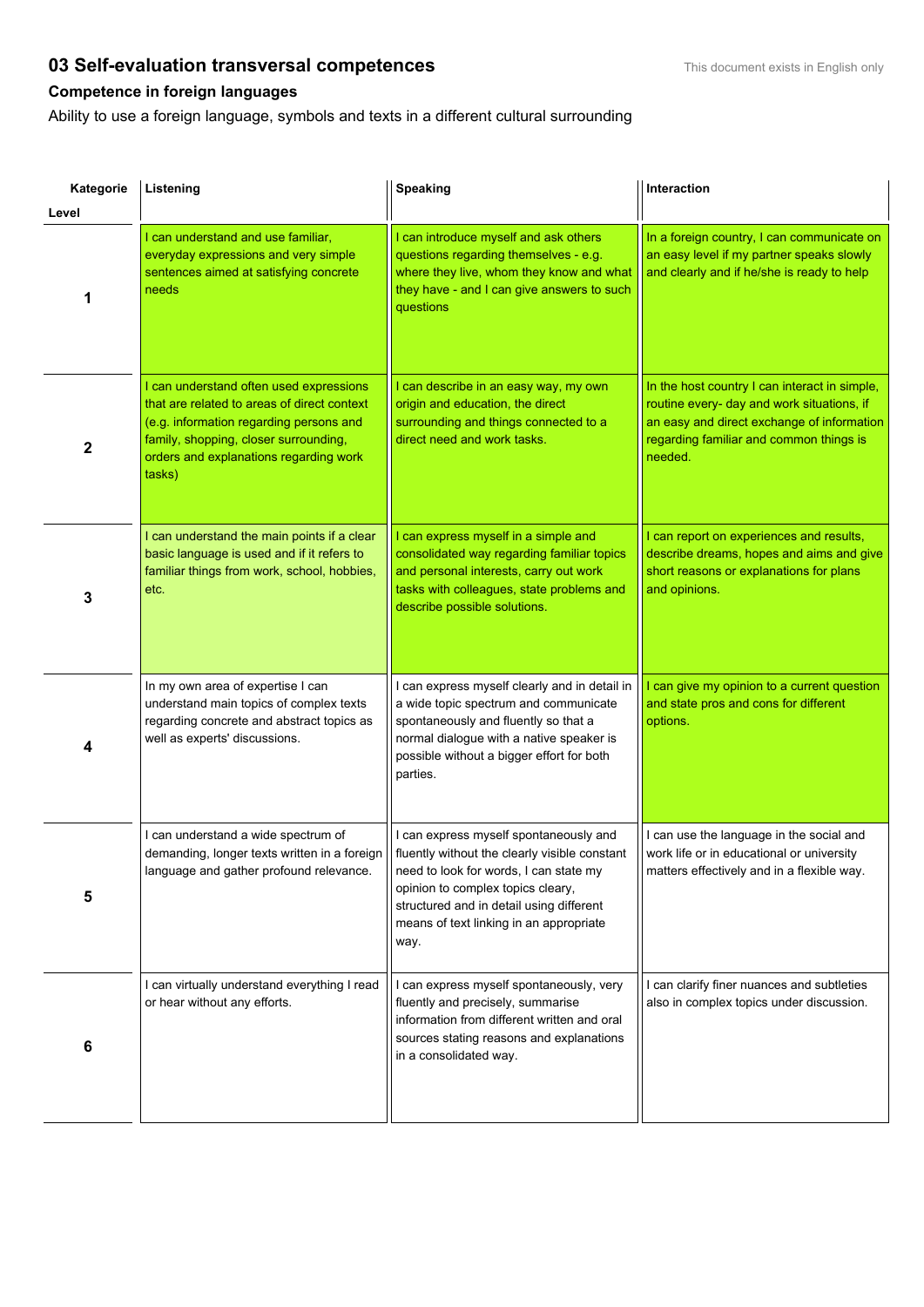### **03 Self-evaluation transversal competences**

#### **Job-related abilities and competences**

Ability to use knowledge, processes, media, machines and tools in a different cultural surrounding

| Kategorie<br>Level | Mathematical- scientific competence                                                                                                                                                    | Media competence                                                                                                                                                     | <b>Technical competence</b>                                                                                                                                                                                                                           |
|--------------------|----------------------------------------------------------------------------------------------------------------------------------------------------------------------------------------|----------------------------------------------------------------------------------------------------------------------------------------------------------------------|-------------------------------------------------------------------------------------------------------------------------------------------------------------------------------------------------------------------------------------------------------|
| 1                  | I can carry out simple calculations to solve<br>tasks.                                                                                                                                 | I can apply common computer programms<br>and the internet for text and table<br>calculations to carry out - under guidance -<br>work tasks and look for information. | I can - under guidance - work with tools<br>and machines.                                                                                                                                                                                             |
| 2                  | After introduciton I can carry out simple<br>calculations to independently carry out<br>tasks and solve problems in my own work<br>area.                                               | I can selectively look for information using<br>the internet to carry out tasks in my own<br>work area and to solve routine problems.                                | After introduction, I can operate tools and<br>machines as well as use work procedures<br>to carry out agreed tasks independently.                                                                                                                    |
| 3                  | I can selectively use procedures for<br>calculations and error diagnoses to<br>independently carry out tasks in my own<br>work area and to solve problems.                             | I can use the computer and the internet to<br>independently:<br>- carry out tasks and solve problems<br>- look for information, analyse and forward<br>data.         | I can select tools, machines and work<br>procedures to independently carry out<br>tasks in my own work area and solve<br>problems.                                                                                                                    |
| 4                  | I can use mathematical procedures and<br>analyse scientific data to find errors or to<br>reach a decision based on facts to find a<br>solution to special problems in my work<br>area. | I can selectively use the computer and the<br>internet to:<br>- analyse and present data,<br>- find creative solutions for special<br>problems.                      | I can selectively use tools, technical<br>machines and work procedures to solve<br>even unforseeable and special problems in<br>my own work or study area.                                                                                            |
| 5                  | I can use comprehensive mathematical<br>and scientific knowledge to develop<br>creative solutions also for abstract<br>problems in my own work or study area.                          | I can critically check information regarding<br>the host country and scientifically analyse<br>them to solve special and abstract<br>problems in my own work area    | I can explain the functions of tools,<br>machines and work procedures to others<br>and use them in a flexible way to find<br>solutions for unforseeable and special<br>problems in my own work area.                                                  |
| 6                  | I can use mathematical and scientific<br>knowledge to develop innovative solutions<br>for unforseeable and special problems in<br>my own work or study area.                           | I can use information technologies to<br>develop and present innovative solutions<br>for unforseeable and special problems in<br>my own work or study area.          | I can use comprehensive knowledge and<br>abilities in the utilisation of tools, technical<br>machines and work procedures to find<br>innovative solutions for special problems<br>and to further develop the own work area<br>in a conceptual manner. |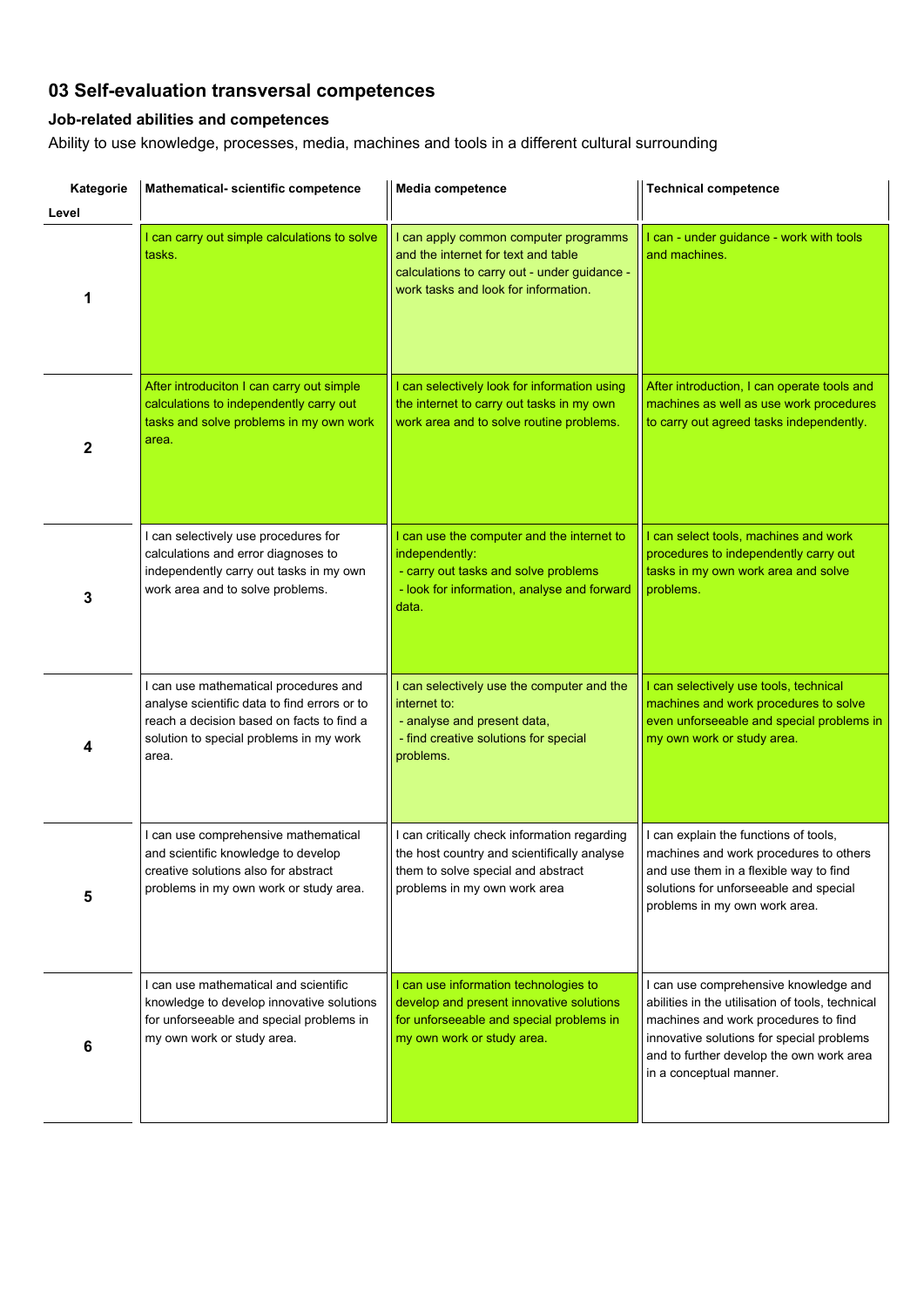# **03 Self-evaluation transversal competences**

### **Social competences**

Ability to cooperate with others in a different cultural surrounding.

| Kategorie<br>Level | Ability to integrate oneself in a group                                           | <b>Cooperation ability</b>                                                                                            | Ability to solve problems                                                                     |
|--------------------|-----------------------------------------------------------------------------------|-----------------------------------------------------------------------------------------------------------------------|-----------------------------------------------------------------------------------------------|
| 1                  | I can identify behavioural patterns that<br>differ from my own culture.           | I can participate in groups even if the rules<br>of behavior differ from the ones known to<br>me.                     | I am able to identify my own support<br>needs.                                                |
| $\mathbf{2}$       | I know how to act trustfully in a foreign<br>culture.                             | I can actively support others to carry out<br>set tasks in a group.                                                   | I am able to organise help to solve my<br>problems.                                           |
| 3                  | I can take over responsibility for partial<br>tasks in social activities.         | I can align my actions with others in an<br>intercultural group.                                                      | I can independently look for and use<br>required information while handling<br>problems.      |
| 4                  | I can constructively participate in the<br>planning of social activities.         | I can consider suggestions and objections<br>made by others while planning tasks in<br>every-day and work situations. | I can consult others in solving problems.                                                     |
| 5                  | I can take over the management of<br>intercultural teams and groups.              | I can guide people of different cultures<br>while carrying out tasks.                                                 | I am able to plan solutions for complex<br>problems in a different country.                   |
| 6                  | I can motivate people of different origins to<br>participate in groups and teams. | I can, together with people from different<br>cultures, initiate and plan the common<br>execution of tasks.           | I can take over decision-making<br>responsibility for complex problems in<br>other countries. |